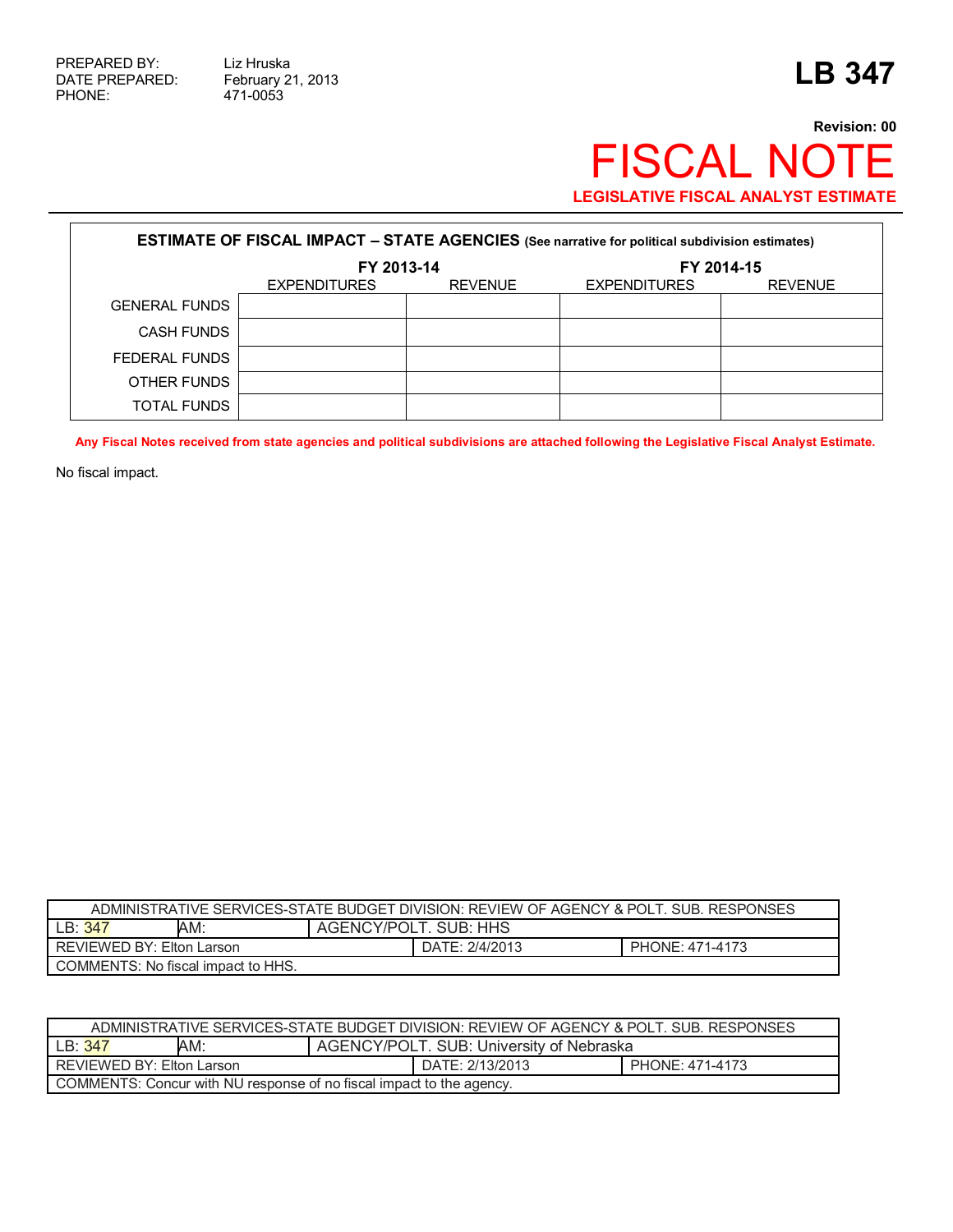**LB**(1) **347 FISCAL NOTE 2013**

## **ESTIMATE PROVIDED BY STATE AGENCY OR POLITICAL SUBDIVISION**

State Agency or Political Subdivision Name:(2) Department of Health and Human Services

| FY 2013-2014        |                |                     |                |  |
|---------------------|----------------|---------------------|----------------|--|
|                     |                | FY 2014-2015        |                |  |
| <b>EXPENDITURES</b> | <b>REVENUE</b> | <b>EXPENDITURES</b> | <b>REVENUE</b> |  |
|                     |                |                     |                |  |
|                     |                |                     |                |  |
|                     |                |                     |                |  |
|                     |                |                     |                |  |
| \$0                 |                | \$0                 |                |  |
|                     |                |                     |                |  |

Return by date specified or 72 hours prior to public hearing, whichever is earlier.

Explanation of Estimate:

There is No Fiscal Impact to the Department of Health and Human Services.

| <b>MAJOR OBJECTS OF EXPENDITURE</b> |           |                     |                     |                     |  |
|-------------------------------------|-----------|---------------------|---------------------|---------------------|--|
| PERSONAL SERVICES:                  |           |                     |                     |                     |  |
|                                     |           | NUMBER OF POSITIONS | 2013-2014           | 2014-2015           |  |
| <b>POSITION TITLE</b>               | $13 - 14$ | $14 - 15$           | <b>EXPENDITURES</b> | <b>EXPENDITURES</b> |  |
|                                     |           |                     |                     |                     |  |
|                                     |           |                     |                     |                     |  |
|                                     |           |                     |                     |                     |  |
|                                     |           |                     |                     |                     |  |
|                                     |           |                     |                     |                     |  |
|                                     |           |                     |                     |                     |  |
|                                     |           |                     |                     |                     |  |
|                                     |           |                     |                     |                     |  |
|                                     |           |                     |                     |                     |  |
|                                     |           |                     |                     |                     |  |
|                                     |           |                     |                     |                     |  |
|                                     |           |                     |                     |                     |  |
|                                     |           |                     |                     |                     |  |
|                                     |           |                     |                     |                     |  |
|                                     |           |                     |                     |                     |  |
|                                     |           |                     |                     |                     |  |
|                                     |           |                     | \$C                 | \$0                 |  |
|                                     |           |                     |                     |                     |  |